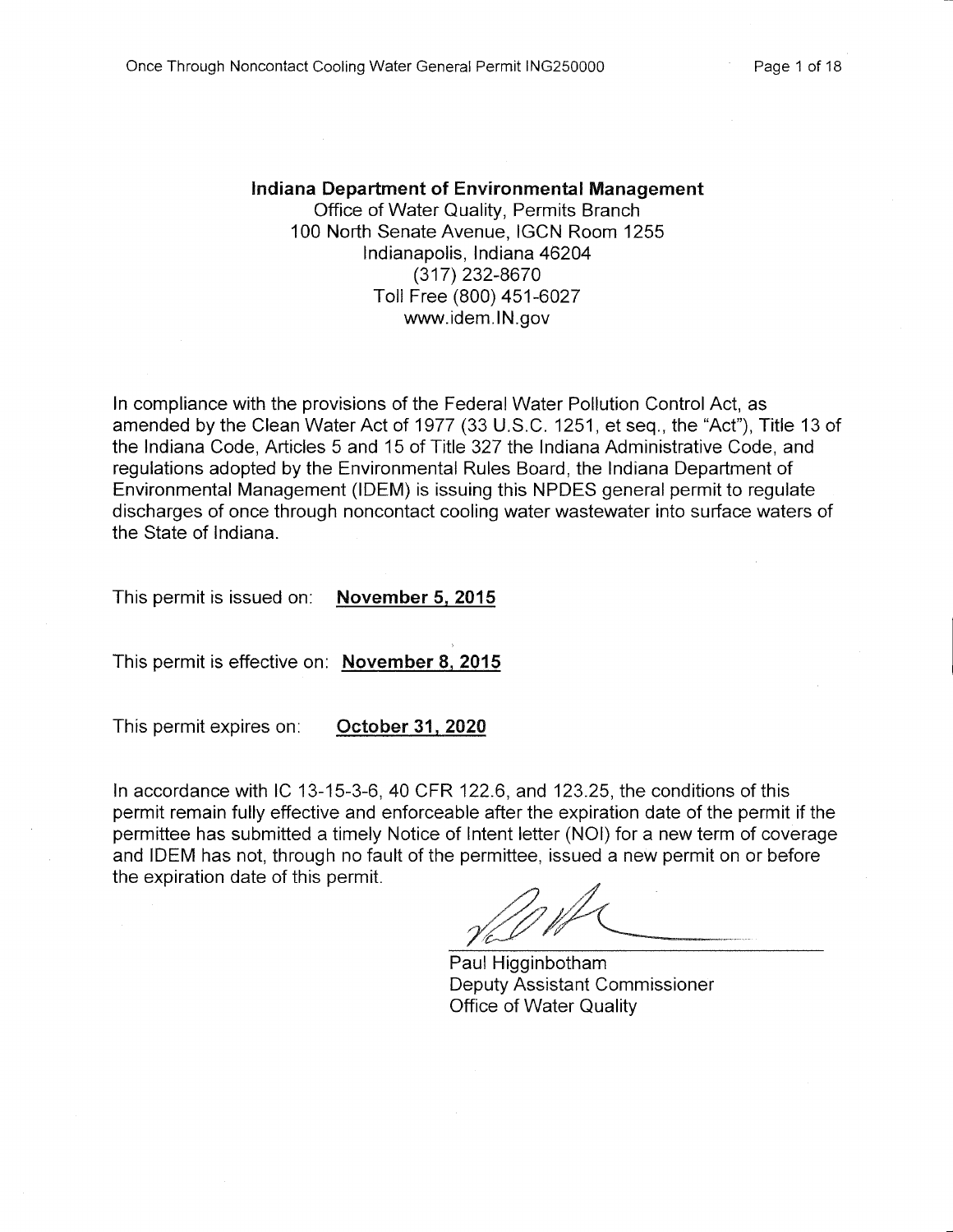# **Table of Contents**

| 1.1  |                                                                         |
|------|-------------------------------------------------------------------------|
| 1.2  |                                                                         |
| 1.3  |                                                                         |
| 1.4  |                                                                         |
|      |                                                                         |
| 2.1  |                                                                         |
| 2.2  |                                                                         |
|      |                                                                         |
| 3.1  |                                                                         |
| 3.2  |                                                                         |
| 3.3  |                                                                         |
| 3.4  |                                                                         |
| 3.5  |                                                                         |
| 3.6  |                                                                         |
| 3.7  |                                                                         |
| 3.8  | Reporting Effluent Data on the Federal Discharge Monitoring Reports  10 |
| 3.9  |                                                                         |
| 3.10 |                                                                         |
|      |                                                                         |
| 4.1  |                                                                         |
| 4.2  |                                                                         |
| 4.3  |                                                                         |
| 4.4  |                                                                         |
|      |                                                                         |
|      |                                                                         |
| 6.1  |                                                                         |
| 6.2  |                                                                         |
| 6.3  |                                                                         |
| 6.4  |                                                                         |
| 6.5  |                                                                         |
| 6.6  |                                                                         |
| 6.7  |                                                                         |
| 6.8  |                                                                         |
| 6.9  |                                                                         |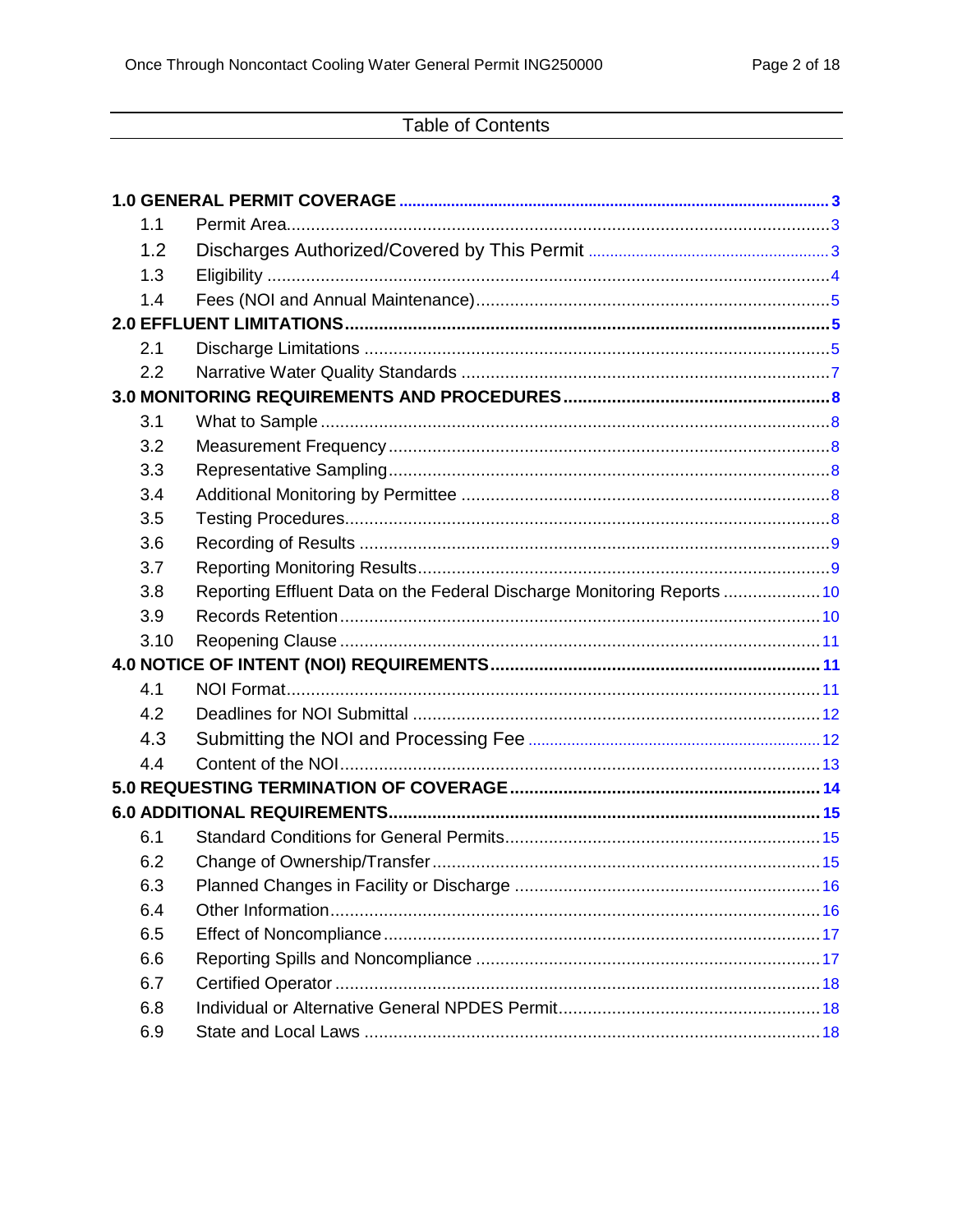## <span id="page-2-0"></span>1.0 **GENERAL PERMIT COVERAGE**

#### <span id="page-2-1"></span>1.1 Permit Area

This once through noncontact cooling water discharge general permit covers all areas of the State of Indiana.

## <span id="page-2-2"></span>1.2 Discharges Authorized/Covered by This Permit

This general permit covers any new or existing discharges of once through noncontact cooling water to surface waters of the State of Indiana. This general permit only authorizes discharges of "once through noncontact cooling water" which is defined as "cooling water that:

- (a) is used for the sole purpose of removing unwanted heat from a process;
- (b) only makes one (1) pass through a unit that exchanges heat between the process and the cooling water (generally a heat exchanger); and
- (c) does not come into contact with any raw material or manufactured product.

This general permit serves as a National Pollutant Discharge Elimination System (NPDES) general permit and is issued to be effective for a term of five (5) years. In order to obtain authorization to discharge under this permit, a person must submit an NOI pursuant to Section 4.0. The Commissioner may grant or deny coverage under this permit or require an application for an individual permit.

Except as provided in Section 1.3, when a Notice of Intent (NOI) is submitted as set forth in Section 4.0 below, a facility is permitted to discharge once through noncontact cooling water to surface waters of the state in accordance with the terms of this general permit. This authorization to discharge shall become effective upon receipt of notification of inclusion/coverage by the Commissioner. Any discharges of once through noncontact cooling water to a surface water of the state not permitted under this general permit or by an individual permit are unlawful.

Permittees who are granted general permit coverage will remain covered under this permit until the earliest of the following:

- a) The permittee receives authorization for coverage under a reissued or replacement version of this permit; or
- b) IDEM's receipt of the permittee's submittal of a Notice of Termination (see Section 5.0); or
- c) Issuance or modification of an individual permit for the discharges covered by this general permit; or
- d) A final decision by IDEM either to revoke or to not reissue this general permit, at which time IDEM will identify a reasonable time period for covered dischargers to seek coverage under an alternative general permit or an individual permit. Coverage under this permit will terminate at the end of this identified time period.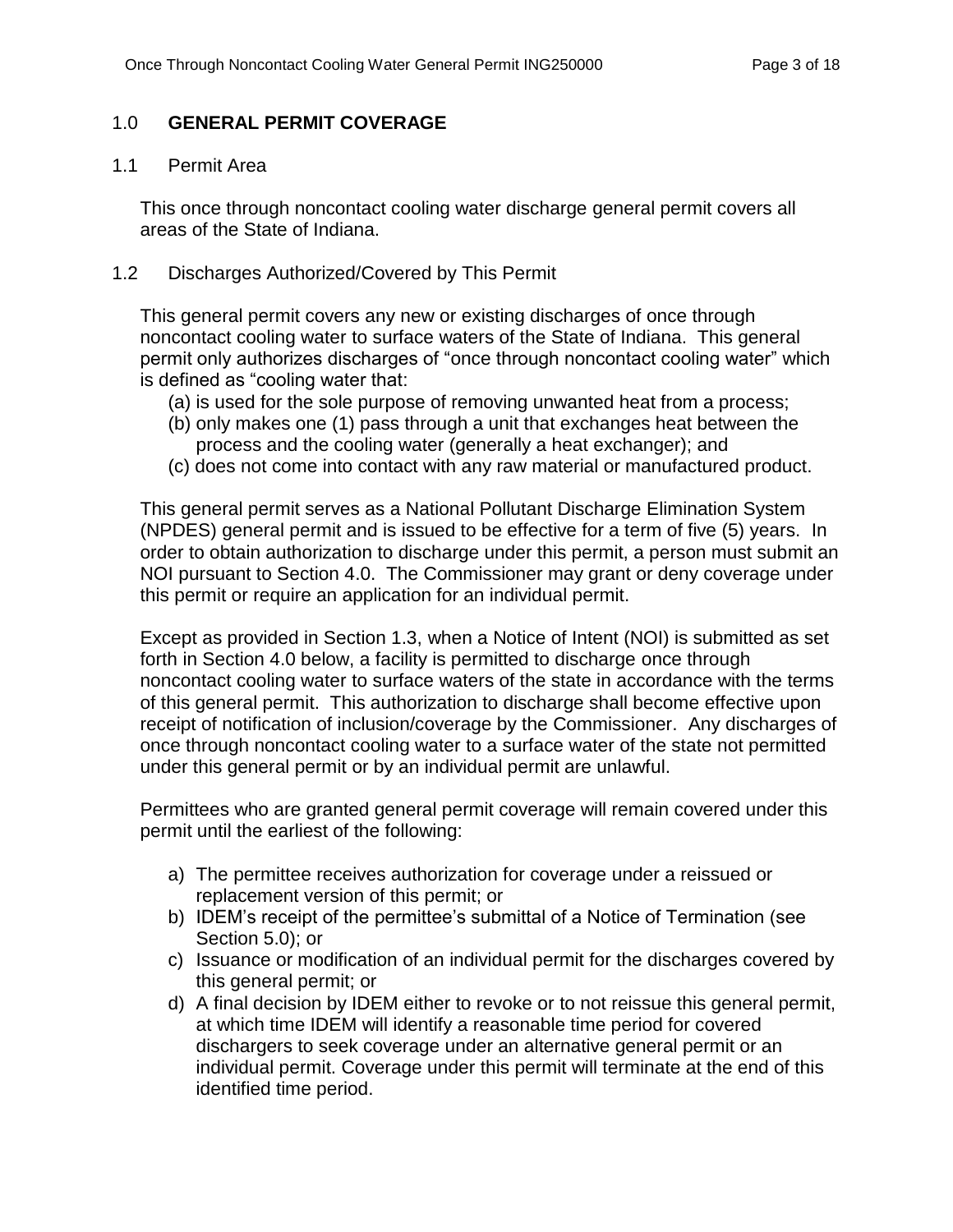## <span id="page-3-0"></span>1.3 Eligibility

- a) This general permit covers discharges comprised solely of once through noncontact cooling water to surface waters of the state, except as limited in paragraph b below.
- b) Limitations on Coverage. The following discharges are not authorized by this permit:
	- 1) direct discharges into waters that are designated as an Outstanding National Resource Water (ONRW) defined at IC 13-11-2-149.5 or an Outstanding State Resource Water (OSRW) defined at IC 13-11-2-149.6 and listed at 327 IAC 2-1.3-3(d);
	- 2) discharges to a receiving stream when the discharge results in an increase in the ambient concentration of a pollutant which contributes to the impairment of the receiving stream for that pollutant as identified on the current 303(d) list of impaired waters;
	- 3) discharges containing water treatment additives (WTAs) which have not received prior written approval from IDEM for the specific additive, use, and dosage at the particular facility for which the Notice of Intent (NOI) is submitted;
	- 4) discharges from a facility that is not in compliance with section 316(b) of the Clean Water Act. Any facility which obtains cooling water from a surface water intake source must satisfy the following conditions in order to be eligible for coverage under this general permit:
		- a) the water body where the cooling water is obtained (source water body) may not include threatened or endangered species in the vicinity of the cooling water intake structure;
		- b) the design intake flow must be less than 5 percent of the mean annual flow of the source water body;
		- c) the design intake velocity must be less than 0.5 feet per second; and
		- d) source water withdrawals from surface waters cannot exceed 2 million gallons per day (MGD) under any circumstances.
		- e) There shall be no impingement and entrainment of fish when drawing water from a surface water body.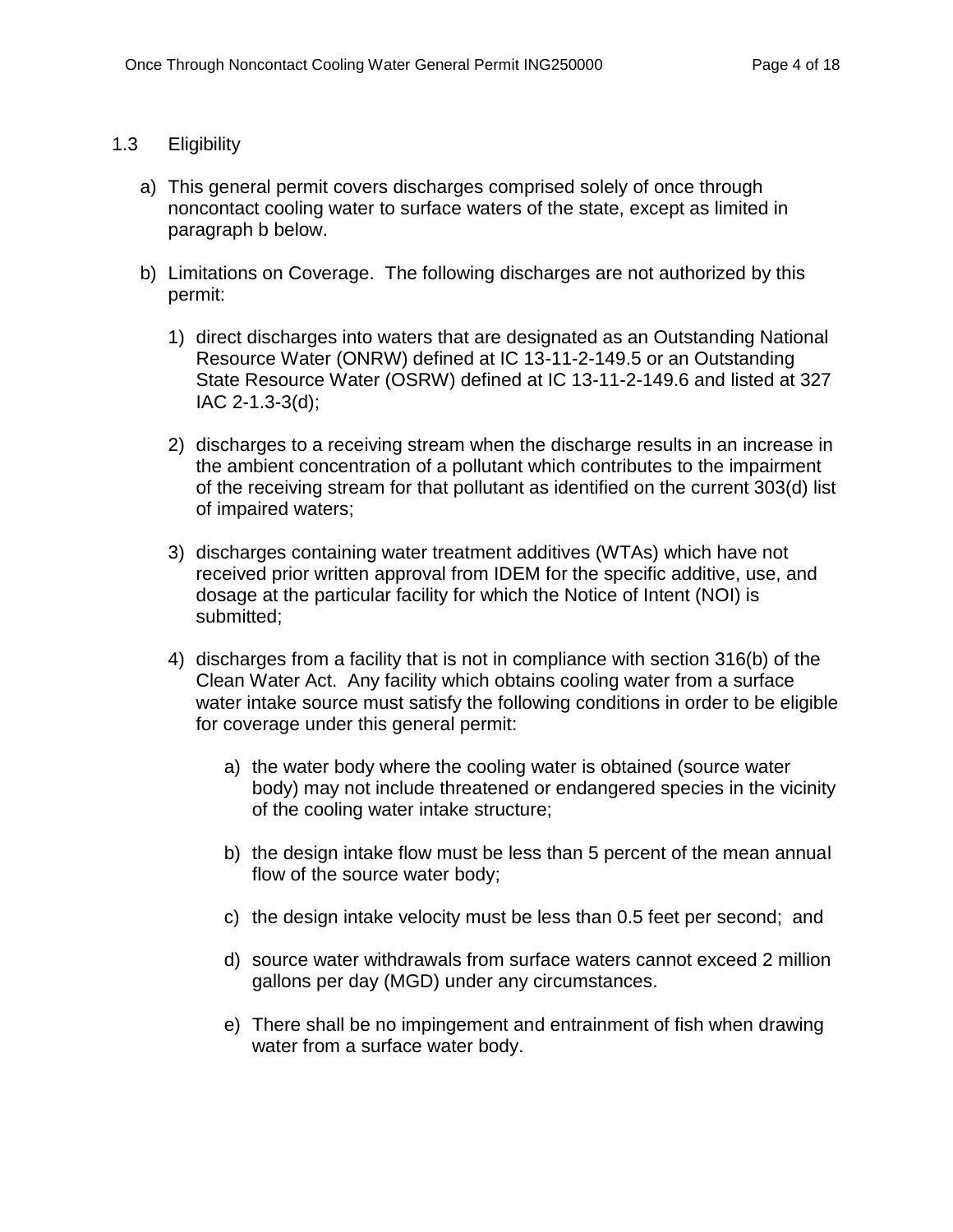- 5) discharges to salmonid waters (as defined in 327 IAC 2-1.5-5(a)(3)) or to the St. Joseph River (tributary to Lake Michigan) upstream of the Twin Branch Dam;
- 6) discharges from steam electric power generation facilities, as defined under 40 CFR 423; and
- 7) new discharges of once through noncontact cooling water where the discharge would be greater than 1/10 of the stream flow of the receiving water body. A minimum dilution ratio of 10:1 (ten parts stream water to one part effluent) must exist at the discharge location.
- <span id="page-4-0"></span>1.4 Fees (NOI and Annual Maintenance)

Any person who seeks coverage under this general permit is required to remit a \$50 fee with the Notice of Intent (NOI) in accordance with IC 13-18-20-12. Pursuant to the statute this fee is required for a new NOI submittal, renewals, and modification requests, including transfers of coverage requested under Section 6.2 and any planned facility changes referenced in Section 6.3 of this permit that would result in the need for an NOI. Persons covered by this general permit are also required by IC 13-18-20 to remit annual operating fees to IDEM for as long as coverage continues. Coverage under this general permit may be revoked for nonpayment of applicable fees as set forth in IC 13-18-20.

## <span id="page-4-1"></span>2.0 EFFLUENT LIMITATIONS

All permittees must control discharges as necessary to meet numeric and narrative water quality standards in the receiving water for any discharges authorized by this permit, with compliance required upon beginning such a discharge.

## <span id="page-4-2"></span>2.1 Discharge Limitations

|                       | Quantity or Loading |         |              |                | <b>Quality or Concentration</b>           | <b>Monitoring Requirements</b> |             |          |
|-----------------------|---------------------|---------|--------------|----------------|-------------------------------------------|--------------------------------|-------------|----------|
| Parameter             | Monthly             | Daily   | <b>Units</b> | <b>Monthly</b> | Daily                                     | <b>Units</b>                   | Measurement | Sample   |
|                       | average             | maximum |              | average        | maximum                                   |                                | frequency   | type     |
| Flow[1][2]            | Report              | Report  | <b>MGD</b>   |                |                                           |                                | Daily       | 24 Hr.   |
|                       |                     |         |              |                |                                           |                                |             | Total    |
| <b>Total Monthly</b>  |                     | Report  | Mgal/        |                |                                           |                                | 1 x monthly | Recorded |
| Flow [2]              |                     |         | month        |                |                                           |                                |             | total    |
| <b>Total Residual</b> |                     |         |              |                | 0.02                                      | mg/l                           | 2 x weekly  | Grab     |
| Chlorine[2][6][7]     |                     |         |              |                |                                           |                                |             |          |
| Temperature [2][3]    |                     |         |              | Report         | See Tables<br>$3$ and $4$<br><b>Below</b> | $\overline{F}$                 | 2 x monthly | Grab     |
| Oil and               |                     |         |              | Nondetect      | Nondetect                                 | mg/l                           | 2 x monthly | Grab     |
| Grease[2][5]          |                     |         |              |                |                                           |                                |             |          |

Table 1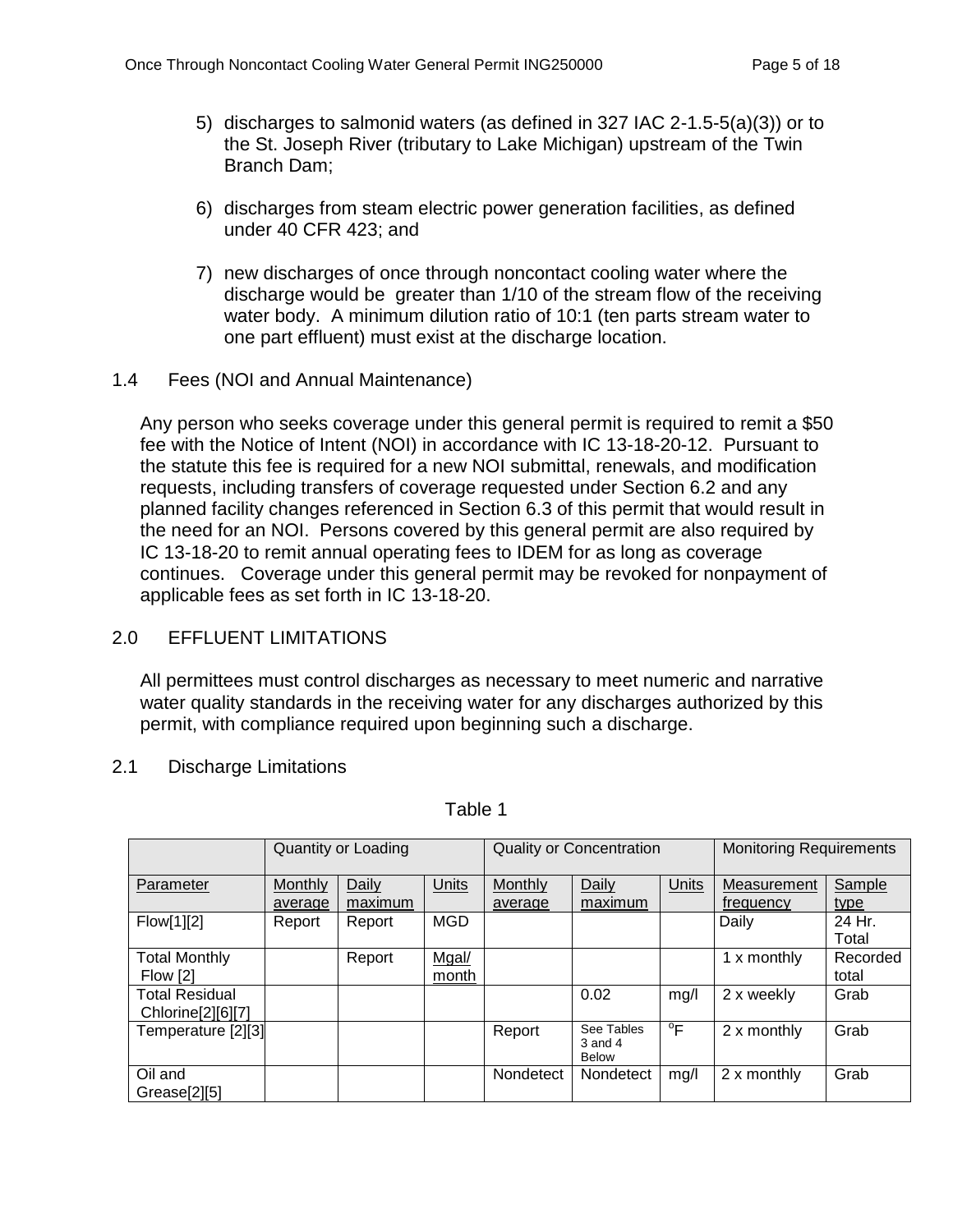#### Table 2

|                 | Quality or Concentration |               |       | Monitoring Requirements |             |
|-----------------|--------------------------|---------------|-------|-------------------------|-------------|
| Parameter       | Daily minimum            | Daily maximum | Units | Measurement frequent    | Sample type |
| נפז ו<br>pH [2] | 6.0                      | 9.0           | s.u.  | ' x monthlv             | Grab        |

#### Table 3 (For all discharges except those to the Ohio River Main Stream)

|                                                                                   | JAN | FEB | <b>MAR</b> | <b>APR</b> | <b>MAY</b> | <b>JUN</b> | JUL | <b>AUG</b> | <b>SEP</b> | OCT | <b>NOV</b> | <b>DEC</b> |
|-----------------------------------------------------------------------------------|-----|-----|------------|------------|------------|------------|-----|------------|------------|-----|------------|------------|
| Maximum Temperatures for<br>Discharge (in degrees<br>Fahrenheit $(^{\circ}F)$ [3] | 50  | 50  | 60         | 70         | 80         | 90         | 90  | 90         | 90         | 78  | 70         | 57         |

### Table 4 (For Discharges to the Ohio River Main Stream only)

|                                                                           | <b>JAN</b> | FEB | <b>MAR</b> | <b>APR</b> | <b>MAY</b> | <b>JUN</b> | <b>JUL</b> | <b>AUG</b> | <b>SEP</b> | OCT | <b>NOV</b> | <b>DEC</b> |
|---------------------------------------------------------------------------|------------|-----|------------|------------|------------|------------|------------|------------|------------|-----|------------|------------|
| Maximum Temperatures for<br>Discharge (in degrees<br>Fahrenheit (°F)) [4] | 50         | 50  | 60         | 70         | 80         | 87         | 89         | 89         | 87         | 78  | 70         | 57         |

[1] Measurement of flow is required per 327 IAC 5-2-13(a)(2).

[2] Samples and measurements taken as required in this section shall be representative of the volume and nature of the monitored discharge. Temperature samples shall be representative of the highest temperature of the discharge. Samples taken in compliance with the monitoring requirements in this section shall be taken at a point representative of the discharge but prior to entry into surface waters of the state.

[3] Temperature requirements in Table 3 shall apply to all permittees except for those whose discharges are to the Ohio River main stream.

[4] Temperature requirements in Table 4 shall apply to only those permittees whose discharges are to the Ohio River main stream.

[5] Grab samples shall be taken of the discharge water as it leaves the noncontact cooling water system or, if applicable, after receiving treatment. The permittee is required to investigate and eliminate the source of any detectable concentration of oil and grease (quantities in excess of 5 mg/l).

[6] The daily maximum water quality based effluent limit (WQBEL) for chlorine is greater than or equal to the limit of detection (LOD) but less than the limit of quantitation (LOQ) as defined below which is specified in the permit. Compliance with the daily maximum limit will be demonstrated if the observed effluent concentrations are less than the LOQ.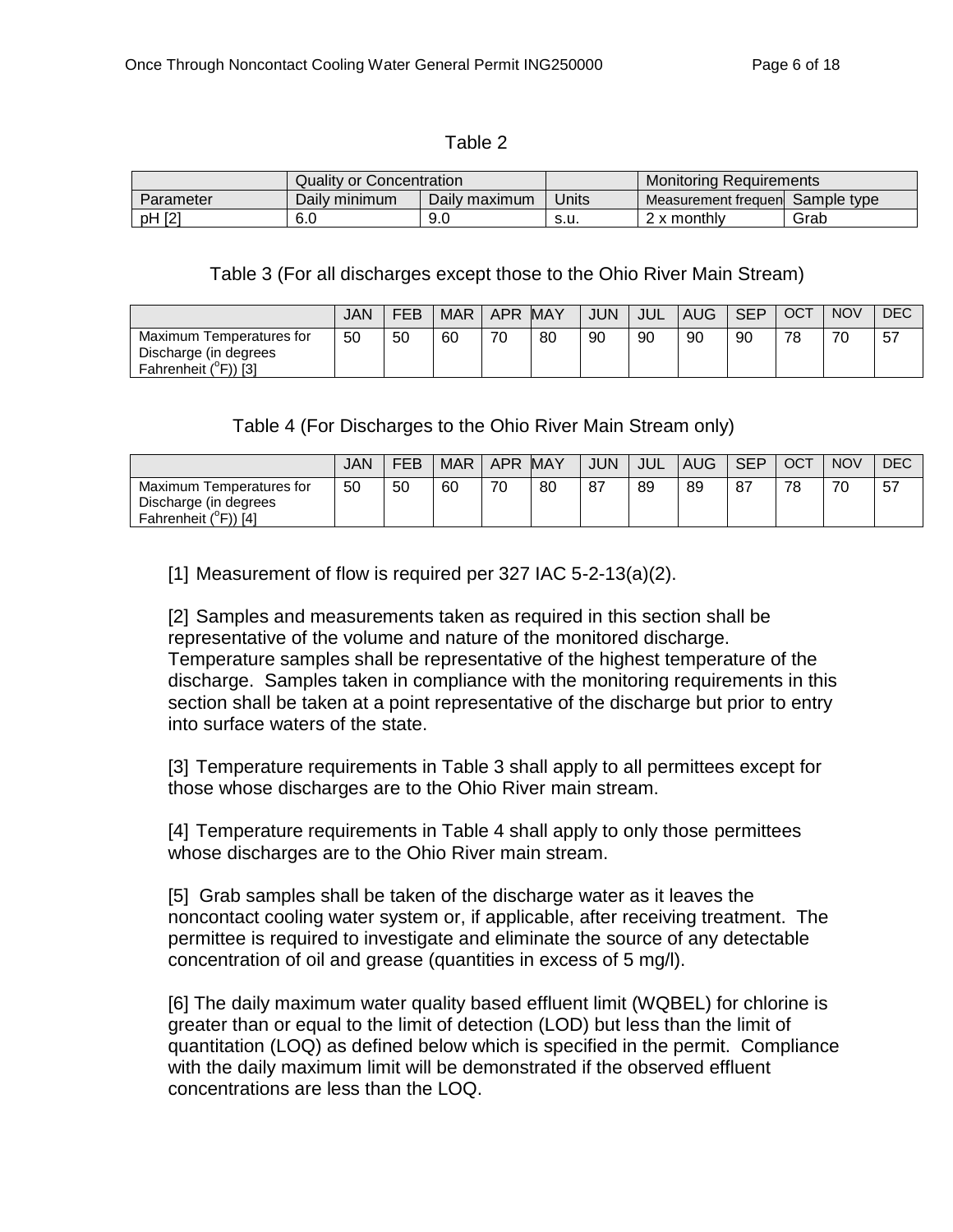| Parameter | <b>Test Method</b> | LOD         | LOQ         |
|-----------|--------------------|-------------|-------------|
| Chlorine  | 4500-CI-D          | $0.02$ mg/l | $0.06$ mg/l |
| Chlorine  | 4500-CI-E          | $0.02$ mg/l | $0.06$ mg/l |
| Chlorine  | 4500-CI-G          | $0.02$ mg/l | $0.06$ mg/l |

## Case-Specific LOD/LOQ

The permittee may determine a case-specific LOD or LOQ using the analytical method specified above, or any other test method which is approved by IDEM prior to use. The LOD shall be derived by the procedure specified for method detection limits contained in 40 CFR Part 136, and the LOQ shall be equal to 3.18 times the LOD. Other methods may be used if first approved by IDEM.

[7] The effluent limitation for TRC shall apply whenever chlorinated source water is used for noncontact cooling. For any months in which chlorinated intake water is not used, the permittee shall be allowed to report "N/A" on the monthly Discharge Monitoring Report for this parameter.

### <span id="page-6-0"></span>2.2 Narrative Water Quality Standards

- a) The discharge shall not contain substances, materials, floating debris, oil, scum, or other pollutants that will settle to form putrescent or otherwise objectionable deposits;
- b) The discharge shall not contain substances that are in amounts sufficient to be unsightly or deleterious;
- c) The discharge shall not contain oil or other substances that produce color, visible oil sheen, odor, or other conditions in such degree as to create a nuisance;
- d) The discharge shall not contain substances which are in amounts sufficient to be acutely toxic to, or to otherwise severely injure or kill aquatic life, other animals, plants, or humans;
- e) The discharge shall not contain substances which are in concentrations or combinations that will cause or contribute to the growth of aquatic plants or algae to such a degree as to create a nuisance, be unsightly, or otherwise impair the designated uses.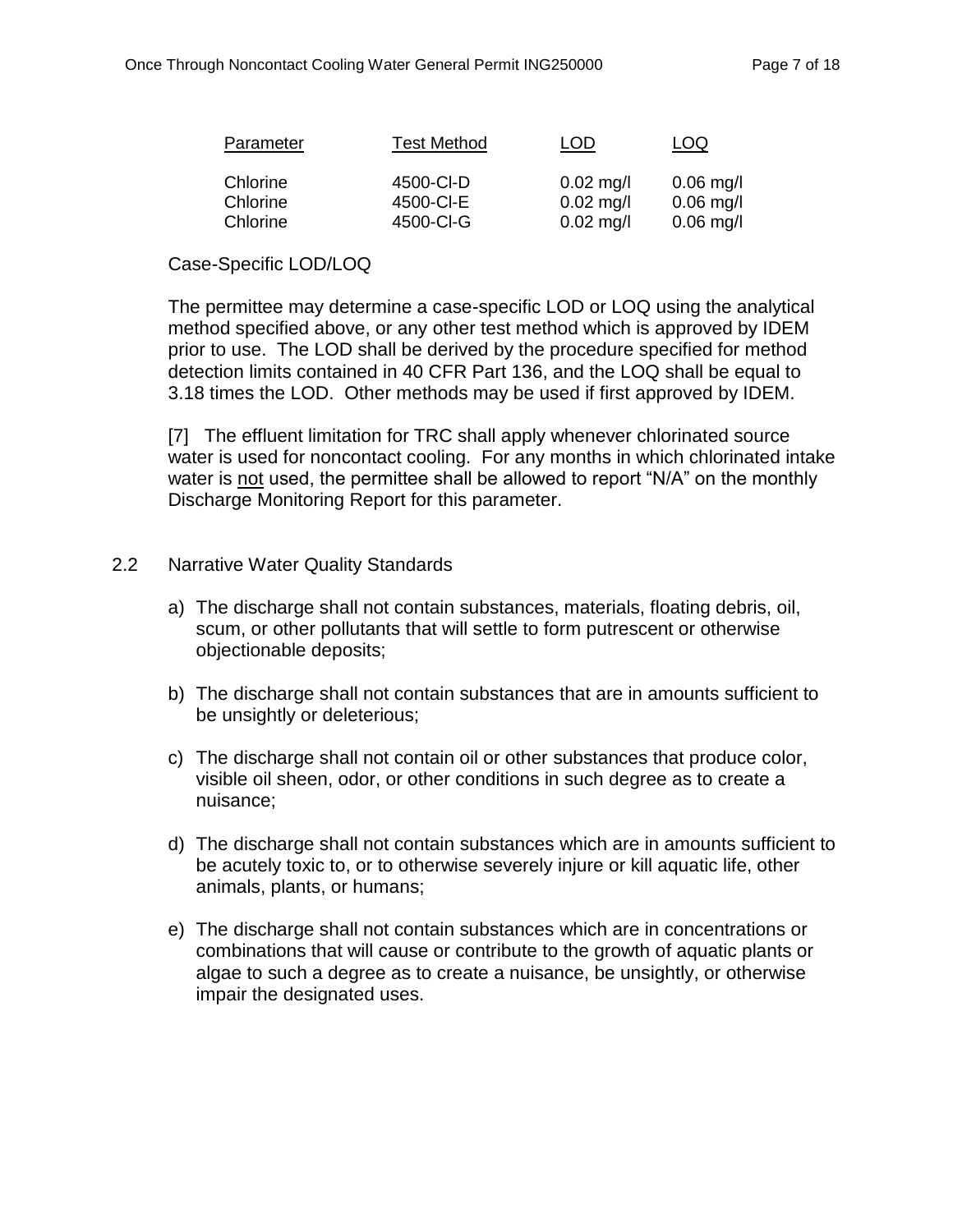## <span id="page-7-0"></span>3.0 MONITORING REQUIREMENTS AND PROCEDURES

#### <span id="page-7-1"></span>3.1 What to Sample

Samples shall be taken in accordance with the sample type specified in Section 2.1 of this general permit. The Commissioner may require the permittee to sample for additional parameters. When this becomes the case, the permittee shall be notified in writing and given the reasons for the additional sampling requirement.

#### <span id="page-7-2"></span>3.2 Measurement Frequency

Measurement frequency of each parameter is identified in Section 2.1 above. The Commissioner may require the permittee to conduct more frequent measurement of one or more of these parameters. When this becomes the case, the permittee shall be notified in writing and given the reasons for the more frequent sampling requirement.

### <span id="page-7-3"></span>3.3 Representative Sampling

Samples and measurements taken in compliance with the monitoring requirements specified above shall be representative of the volume and nature of discharges of once through noncontact cooling water. The samples and measurements shall be taken prior to mixing with any other waters and prior to discharging to the receiving stream.

#### <span id="page-7-4"></span>3.4 Additional Monitoring by Permittee

When the permittee monitors any pollutant at the location(s) designated herein more frequently than required by this permit, using approved analytical methods as specified in section 3.5 below, the results of this monitoring shall be included in the calculation and reporting of the values required in the monthly Discharge Monitoring Report (DMR). Such increased frequency shall also be indicated. Other monitoring data not specifically required in this permit (such as internal process or internal waste stream data) which is collected by or for the permittee need not be submitted unless requested by the Commissioner.

#### <span id="page-7-5"></span>3.5 Testing Procedures

The analytical and sampling methods used shall conform to the current version of 40 CFR 136. Multiple editions of Standard Methods for the Examination of Water and Wastewater are currently approved for most methods however, 40 CFR Part 136 should be checked to ascertain that a particular method is approved for a particular analyte. The approved methods may be included in the texts listed below. However, different but equivalent methods are allowable when they receive the prior written approval of the Commissioner.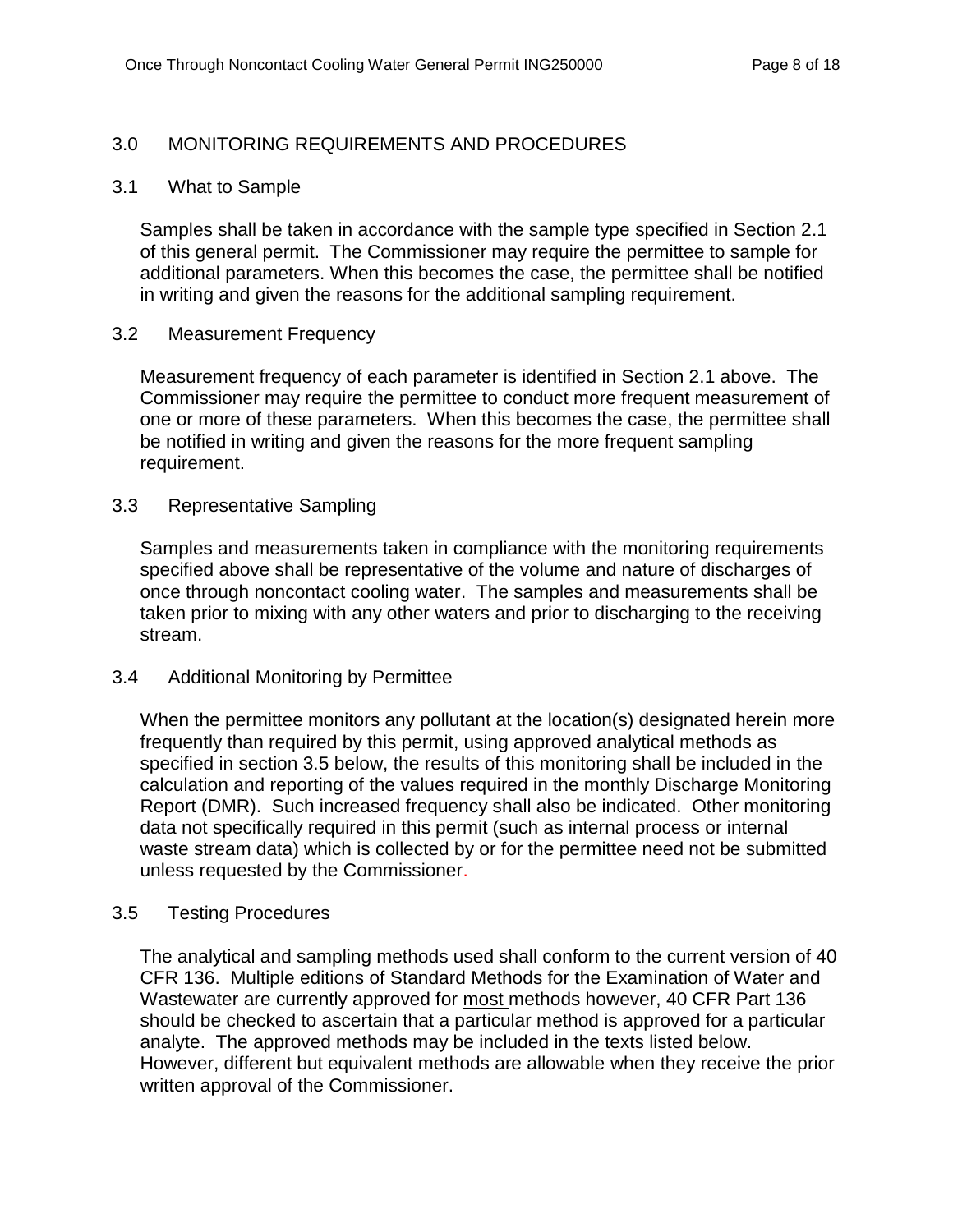- a) Standard Methods for the Examination of Water and Wastewater, 18<sup>th</sup>, 19<sup>th</sup>, or 20<sup>th</sup> Editions, 1992, 1995, or 1998, American Public Health Association, Washington, D.C. 20005.
- b) A.S.T.M. Standards, Parts 23, Water; Atmosphere Analysis, 1972 American Society for Testing and Materials, Philadelphia, PA 19103.
- c) Methods for Chemical Analysis of Water and Wastes, June 1974, Revised, March 1983, Environmental Protection Agency, Water Quality Office, Analytical Quality Control Laboratory, 1014 Broadway, Cincinnati, OH 45202.
- <span id="page-8-0"></span>3.6 Recording of Results

For each measurement or sample taken pursuant to the requirements of this general permit, the discharger shall record the following information:

- a) the place (outfall number), date, and time of sampling;
- b) the person(s) who performed the sampling or measurements;
- c) the dates and times the analyses were performed;
- d) the person(s) and laboratory who performed the analyses;
- e) the analytical techniques or methods used; and
- f) the results of all required analyses and measurements.
- <span id="page-8-1"></span>3.7 Reporting Monitoring Results
	- a) The permittee shall submit complete federal discharge monitoring reports (DMRs) and state monthly monitoring reports (MMRs) to the Commissioner containing results obtained during the previous monitoring period which shall be submitted no later than the  $28^{th}$  day of the month following each completed monitoring period. The first report shall be submitted by the  $28<sup>th</sup>$  day of the month following the first completed monitoring period.
	- b) Forms that were not issued by IDEM must receive approval by IDEM before they may be used.
	- c) DMRs must be signed and certified by a responsible corporate officer, or a general partner or the sole proprietor, or a principal municipal executive officer or ranking elected official, or his or her duly authorized representative. Such authorization must be submitted in writing and must explain the duties and responsibilities of the authorized representative.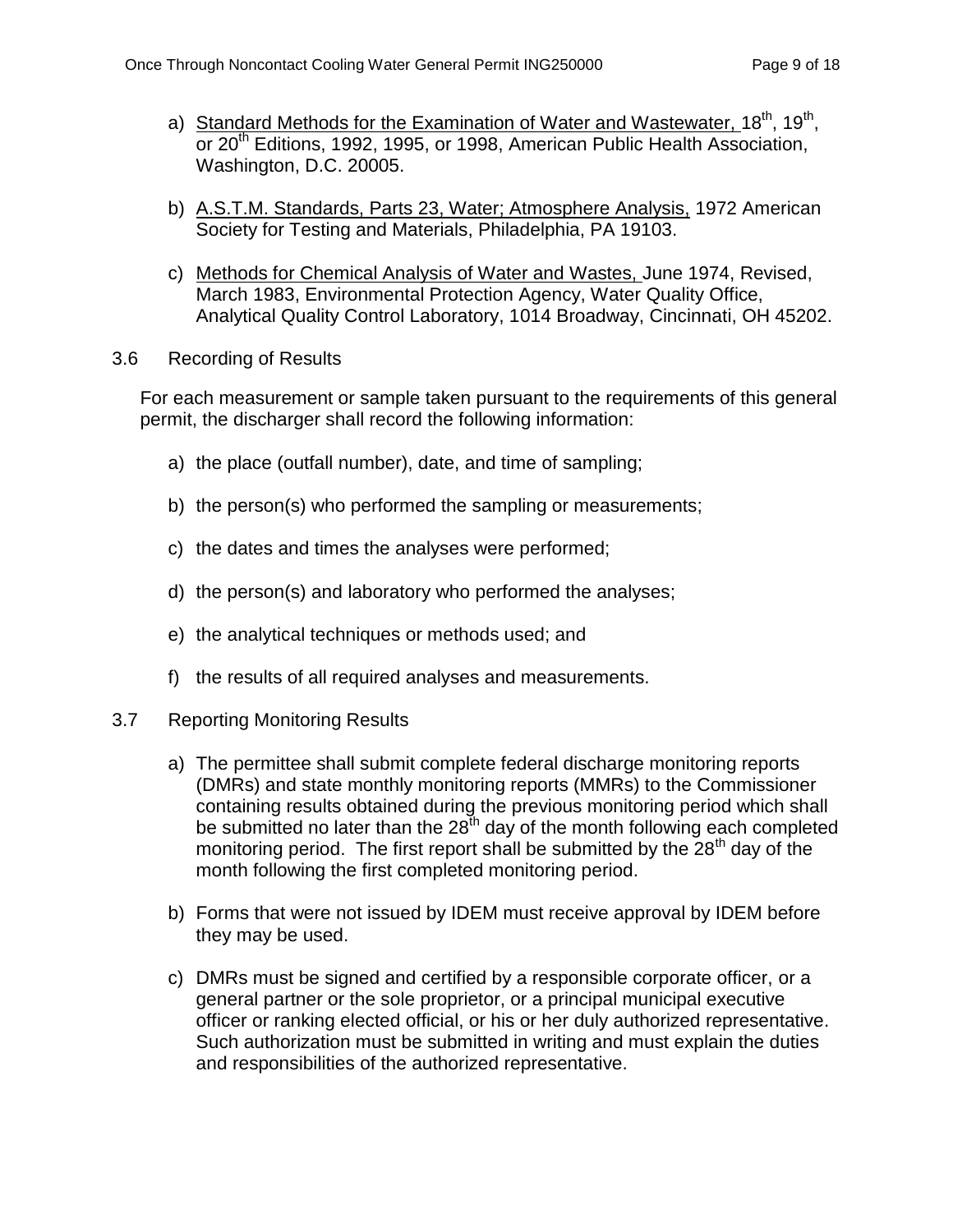- d) Permittees shall keep a duplicate copy of all completed and signed monitoring report forms submitted. These documents shall be retained either on-site at the permitted facility or in such a manner that the reports will be readily available for IDEM compliance staff review.
- e) DMRs, MMRs, and any communication regarding compliance with the conditions of this general permit must be sent to:

Indiana Department of Environmental Management Office of Water Quality Compliance Data Section 100 North Senate Avenue, IGCN Room 1255 Indianapolis, Indiana 46204-2251

f) The permittee may choose to or may be required to enroll in the NetDMR program for the electronic submittal of the federal Discharge Monitoring Reports and the state Monthly Monitoring Report forms in lieu of submitting them via U.S. Mail. If electronic reporting does become a requirement and the permittee does not have the ability to submit reports electronically, the permittee may request an exemption from the requirement which shall include the justification of the inability to utilize an electronic filing system

The Regional Administrator of U.S. EPA may request the permittee to submit monitoring reports to the U.S. EPA when the U.S. EPA deems it necessary to assure compliance with the permit.

- <span id="page-9-0"></span>3.8 Reporting Effluent Data on the Federal Discharge Monitoring Reports
	- a) Effluent concentrations less than the limit of detection (LOD) shall be reported on the Discharge Monitoring Report (DMR) forms as < (less than) the value of the LOD. For example, when a substance is not detected at a concentration of 0.1  $\mu$ g/l, report the value as <0.1  $\mu$ g/l.
	- b) Effluent concentrations greater than or equal to the LOD and less than the limit of quantitation (LOQ) that are reported on a DMR shall be reported as the actual value and annotated on the DMR to indicate that the value is not quantifiable.

## <span id="page-9-1"></span>3.9 Records Retention

All records and information resulting from the monitoring activities required by this permit, including all records of analyses performed and calibration and maintenance of instrumentation and recording from continuous monitoring instrumentation, shall be retained for a minimum of three (3) years. All records shall be kept at the permitted facility or in such a manner that the reports will be readily available for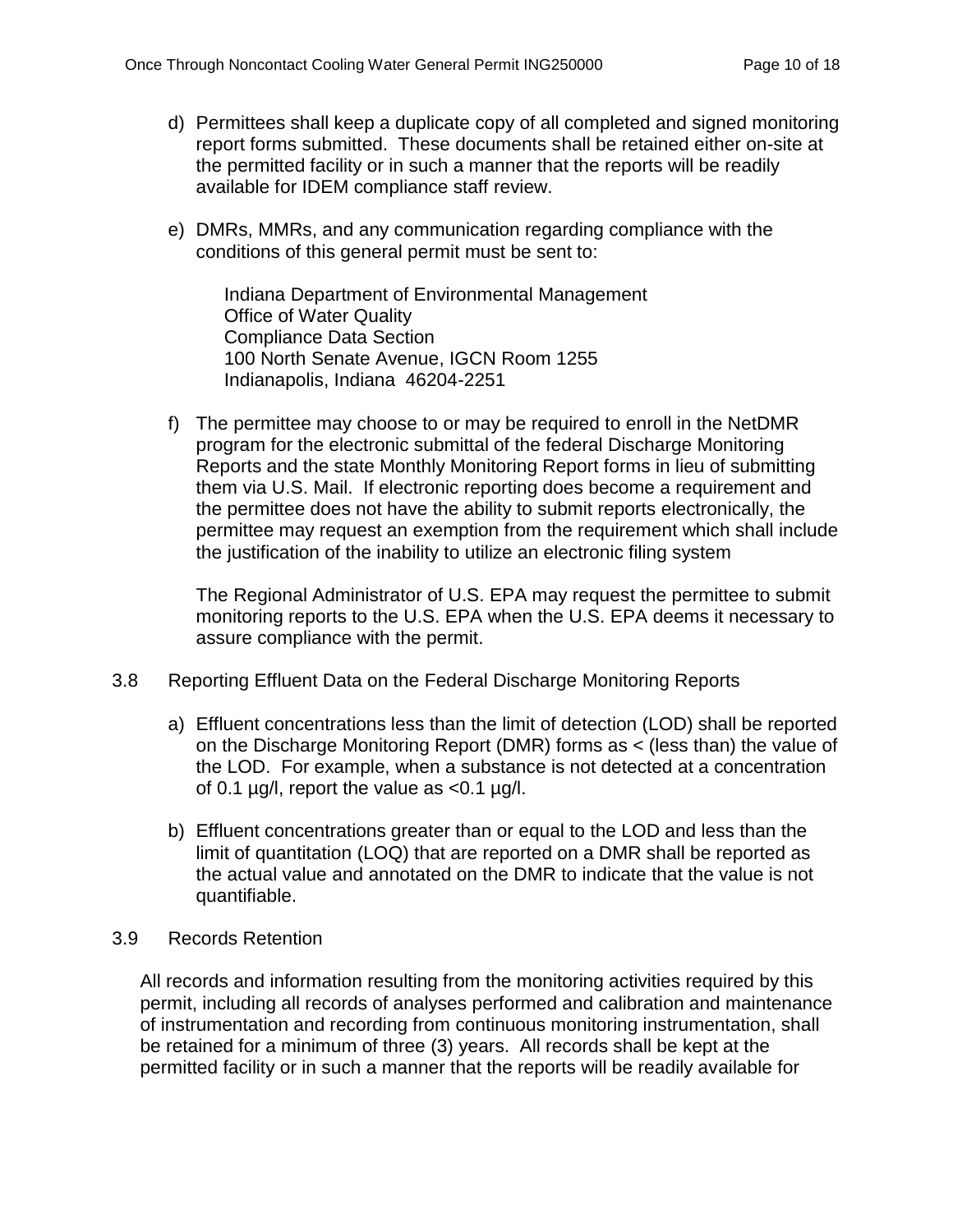IDEM compliance staff review. The three year retention requirement shall be extended:

- a) automatically during the course of any litigation regarding the discharge of pollutants by the permittee or regarding promulgated effluent guidelines applicable to the permittee; or
- b) as requested by the Regional Administrator of U.S. EPA or the Commissioner.
- <span id="page-10-0"></span>3.10 Reopening Clause

This general permit may be modified, or alternately, revoked and reissued, after public notice and opportunity for hearing to include any applicable effluent limitation or standard issued or approved under  $301(b)(2)(C)$ ,  $(D)$  and  $(E)$ ,  $304$   $(b)(2)$ , and 307(a)(2) of the Clean Water Act, when the effluent limitation or standard so issued or approved:

a) contains different conditions or is otherwise more stringent than any effluent limitation in the permit; or

b) controls any pollutant not limited in the permit.

When this general permit is modified or revoked and reissued all persons regulated under it will be notified by IDEM. Those persons notified under this Section shall, within one hundred twenty (120) days of the receipt of notification:

- 1) submit a complete NOI containing the information required under the modified or reissued permit; or
- 2) apply for an individual NPDES permit; or
- 3) submit a Notice of Termination (NOT) of discharge.

## <span id="page-10-1"></span>4.0 NOTICE OF INTENT (NOI) REQUIREMENTS

#### <span id="page-10-2"></span>4.1 NOI Format

A person seeking coverage under this general permit shall submit a complete and timely Notice of Intent (NOI) form for this specific general permit which will be provided by the Commissioner. The NOI form must be signed by a person who has the appropriate signatory authority as required by 40 CFR 122.22).

The NOI shall be submitted to IDEM according to Section 4.3 of this general permit.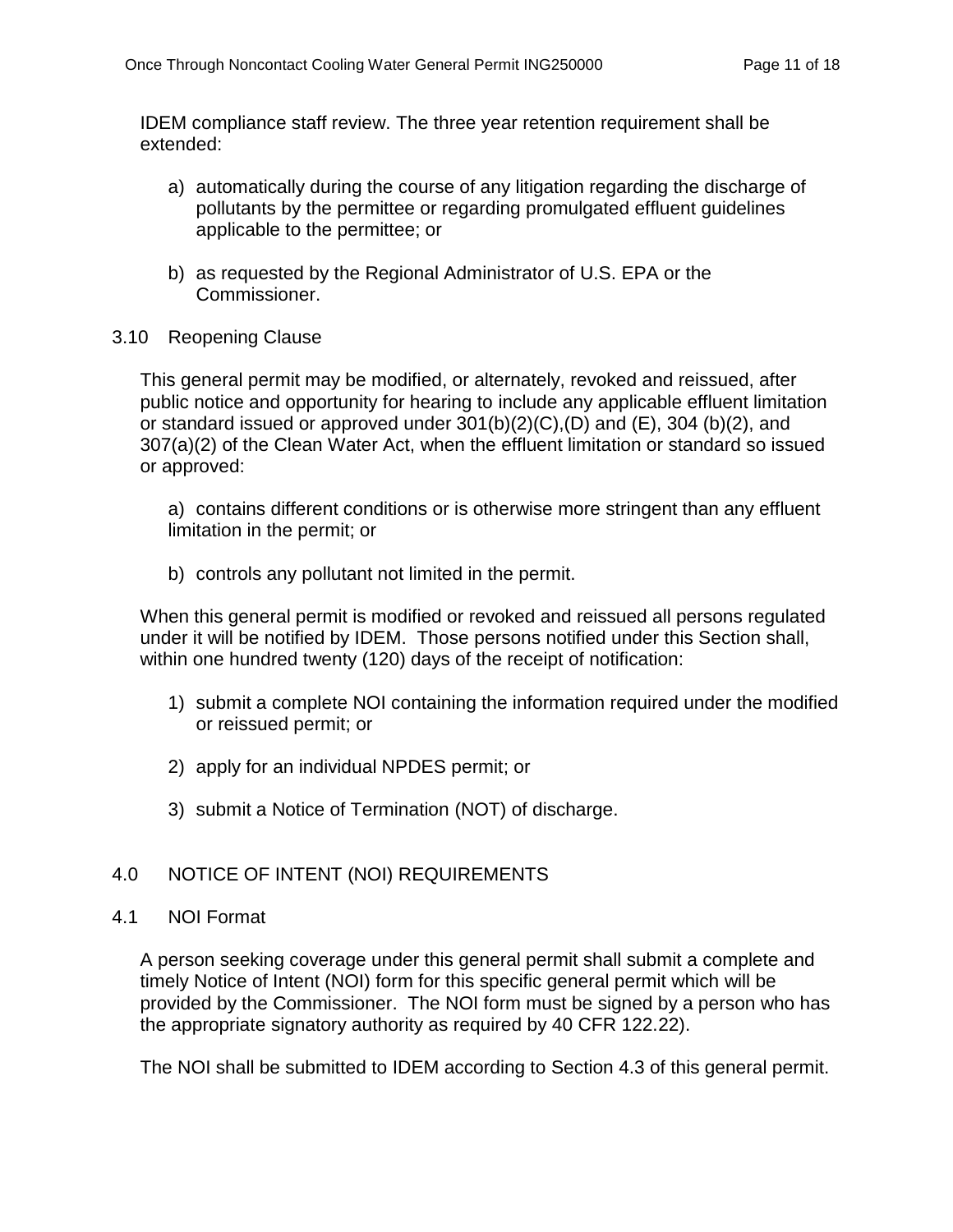## <span id="page-11-0"></span>4.2 Deadlines for NOI Submittal

- a) For a new facility, an NOI shall be submitted at least thirty (30) days before any discharge occurs.
- b) For a facility that has existing, effective coverage under the former general permit (327 IAC 15-8), on the effective date of this general permit, the existing coverage shall automatically be extended provided that the permittee takes one of the following actions within ninety (90) days following the date that the Commissioner makes the NOI form available to the permittee:
	- 1) The permittee submits a new NOI in accordance with Section 4.0 of this general permit to affirm it intends to comply with the requirements of this new general permit ;
	- 2) The permittee notifies IDEM in writing of its intent to terminate general permit coverage in accordance with Section 5.0 of this general permit; or
	- 3) The permittee submits an individual NPDES application or modification to IDEM for the existing discharge permitted by the former general permit. In such cases, the general permit coverage will remain in effect until the effective date of coverage under an individual NPDES permit.
- c) For subsequent renewals of general permit coverage under this general permit, an NOI shall be submitted not less than ninety (90) days before the permit expires.
- d) In the case of a transfer of ownership, an NOI must be submitted not less than thirty (30) days before the transfer. Additional requirements for the transfer of general permit coverage are found in Section 6.2 of this general permit.
- e) The Commissioner may, with good cause shown in writing, extend any of the submission deadline time periods required above.
- <span id="page-11-1"></span>4.3 Submitting the NOI and Processing Fee

The Notice of Intent and all supporting documents and fees shall be submitted as follows:

Submit hard copies to this address:

Indiana Department of Environmental Management Office of Water Quality, NPDES General Permits 100 North Senate Avenue, IGCN Room 1255 Indianapolis, Indiana 46204-2251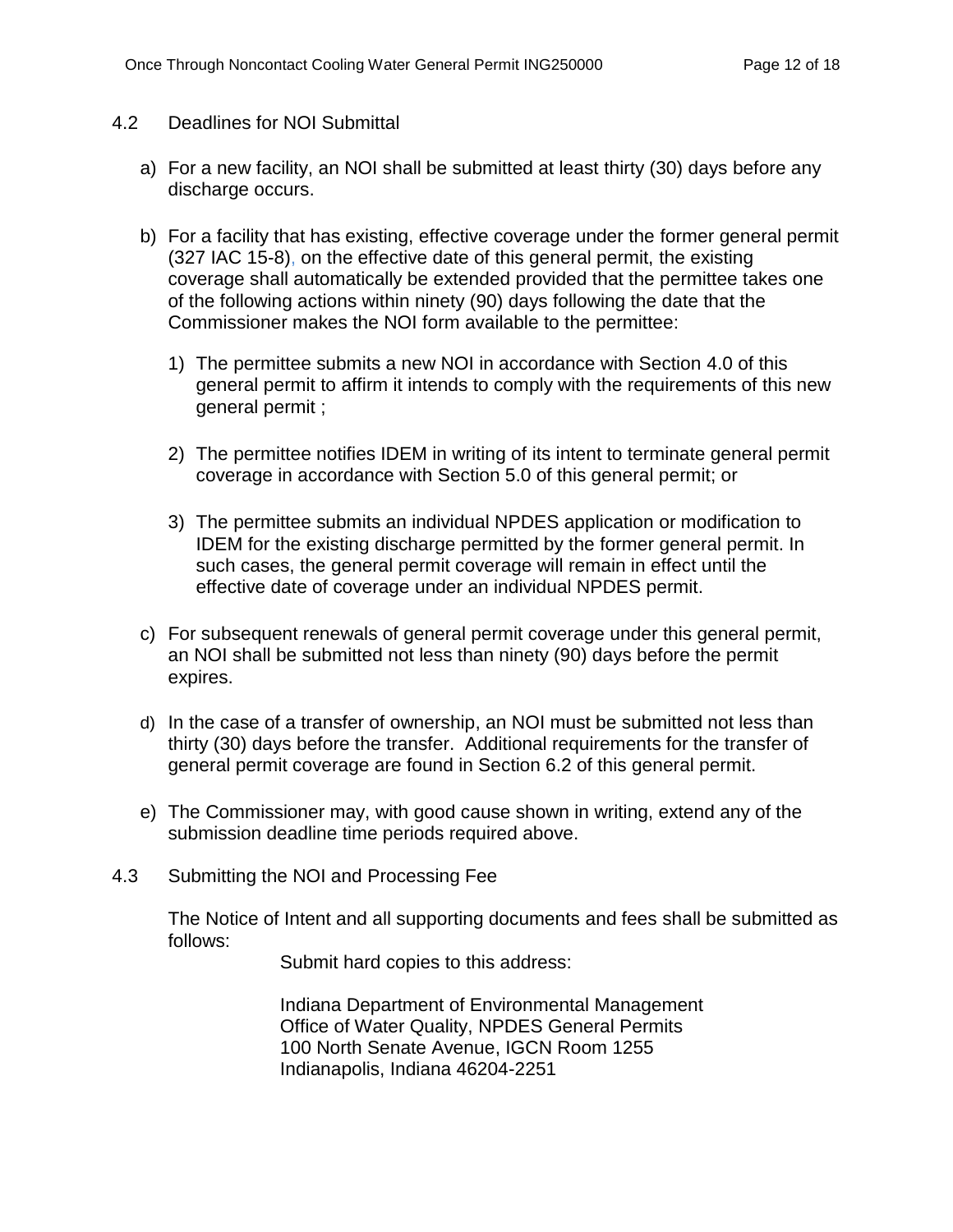IDEM continues to develop means of electronic submittals for Notice of Intent and Notice of Termination forms. Upon availability and notification by the Commissioner of an electronic application process, a person may choose to or, may be required to, utilize this process to file the NOI, NOT and other submission requirements. If the electronic application process does become a requirement and the person does not have the ability to submit NOIs or NOTs electronically, the permittee may request an exemption from the requirement which shall include the justification of the inability to utilize an electronic filing system.

<span id="page-12-0"></span>4.4 Content of the NOI

The following information must be included in an NOI:

- a) name of the operator of the site and operator's email and mailing addresses and telephone number;
- b) name of the owner of the site and owner's email and mailing addresses and telephone number;
- c) name, telephone number, and email and mailing addresses of a contact person who is knowledgeable about the site;
- d) name of contact person for submission of monthly monitoring reports and contact's telephone number and email and mailing addresses for submission of monthly monitoring reports;
- e) the location address of the site itself, and the latitudinal and longitudinal coordinates (to the nearest second) of the center of the site;
- f) four digit SIC (Standard Industrial Classification) code that best describes the primary activity conducted at the site;
- g) brief description of the activities conducted at the site that result in the discharge:
- h) estimate of the volume of noncontact cooling water to be discharged, in million gallons per day (mgd);
- i) latitudinal and longitudinal coordinates of each outfall location that will be discharging once through noncontact cooling waters(NCCW),including outfall numbers;
- j) location of each sampling point;
- k) name of the surface waters receiving each discharge, and the basin, subbasin, and watershed of the waters;
- l) identification of the source of the water to be used for noncontact cooling (i.e. municipal, well, or surface water);
- m) characterization of all pollutant parameters known or believed to be present in the source water based on an actual data pilot study, estimates from other engineering studies, data from other similar sites, or best professional estimates;
- n) facility location map which identifies, via names of at least two intersecting nearby streets and any permanent structures, the location of the site where the activity resulting in the discharge will be conducted, the location where the discharge will occur, and the waters receiving the discharge. The facility map must show boundaries which extend at least a one mile radius beyond the facility property. Multiple maps may be used if the location of the receiving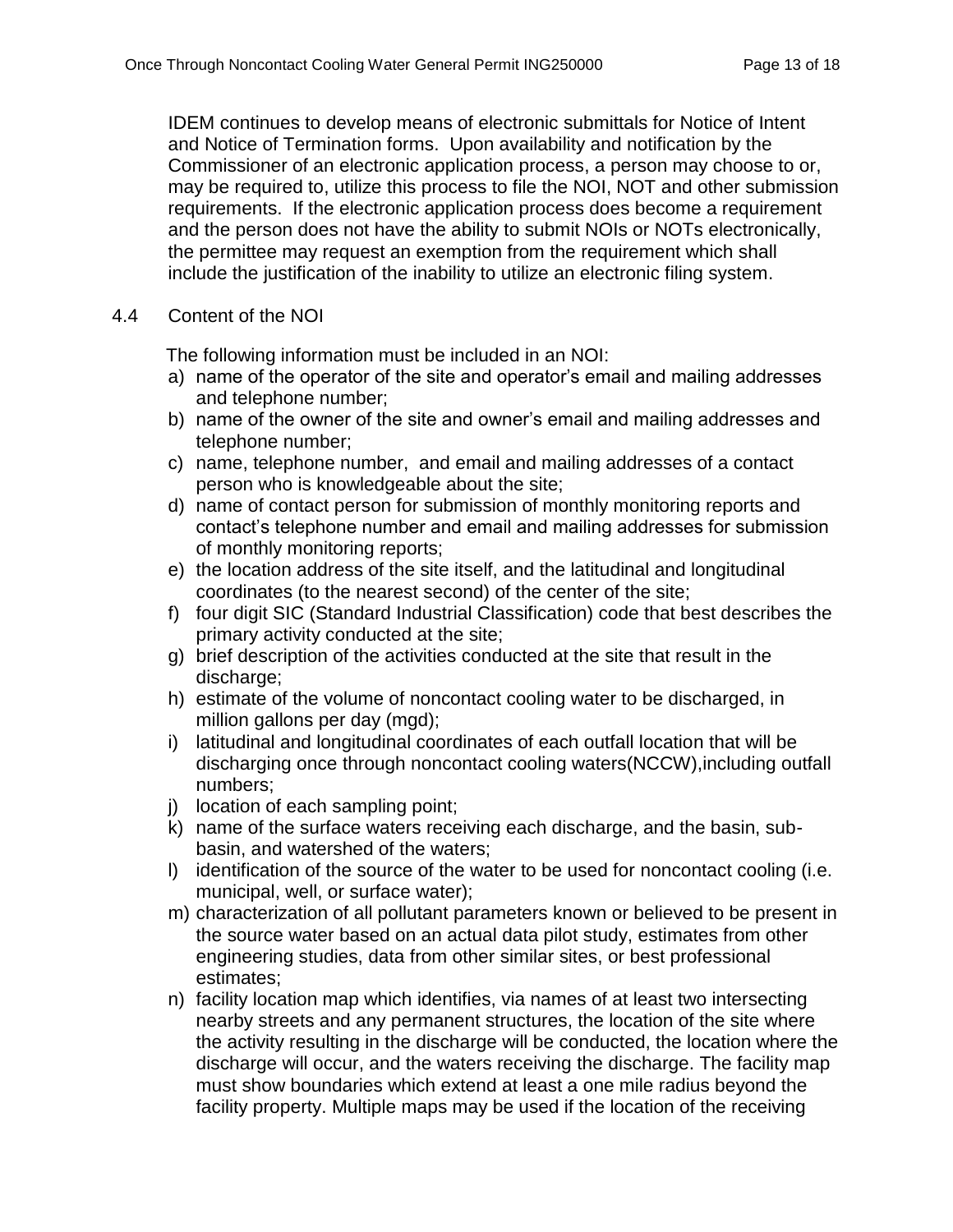stream is sufficiently distant from the site that too much detail is lost on the site map if only one is used;

- o) a flow schematic diagram(s) that shows how noncontact cooling water travels through the facility from the point where the source water enters the site to the point where the noncontact cooling water is discharged (outfall point).
- p) a completed Potentially Affected Parties form (per IC 4-21.5, and mailing labels with the mail codes (Mail Code 65-42 PS) inserted on the first line of the label for each person listed;
- q) The NOI letter must also contain proof of publication of the following statement in a newspaper of largest circulation in the area of the discharge: (*Supply your facility name, address, address of the location of the discharging facility*) "is submitting a Notice of Intent to notify the Indiana Department of Environmental Management of our intent to comply with the requirements under National Pollutant Discharge Elimination System (NPDES) general permit ING250000 to discharge non-process wastewater from a once through non-contact cooling water operation. Discharge will be to (*supply the names of the stream or water bodies*) receiving the discharge(s)".

"Any person wishing further information about this discharge may contact (*supply your facility contact person's name and telephone or email information*). The decision to issue coverage under this NPDES general permit for this discharge is appealable as per IC 13-15-6. Any person who wants to be informed of IDEM's decision regarding granting or denying coverage to this facility under this NPDES permit, and who wants to be informed of procedures to appeal the decision, may contact IDEM's offices at [OWQWWPER@Idem.IN.gov](mailto:OWQWWPER@Idem.IN.gov) to be placed on a mailing list to receive notification of IDEM's decision."

- r) documentation of IDEM pre-approval for the use of any water treatment additives (WTAs) to be used with the NCCW;
- s) required permit application fee as per IC 13-18-20-12;
- t) certification statement signed by the authorized signatory as set forth in 40 CFR 122.22.

# <span id="page-13-0"></span>5.0 REQUESTING TERMINATION OF COVERAGE

A permittee may request termination of coverage under this general permit when discharges of once through noncontact cooling water to surface waters of the State have ceased. In order to do so, the permittee shall complete and submit a Notice of Termination (NOT) according to Section 4.3 of this permit.

The permittee will continue to be responsible for submitting all reports required by this permit and for remitting annual permit maintenance fees billed according to Indiana Statute IC 13-18-20 until IDEM approves the NOT.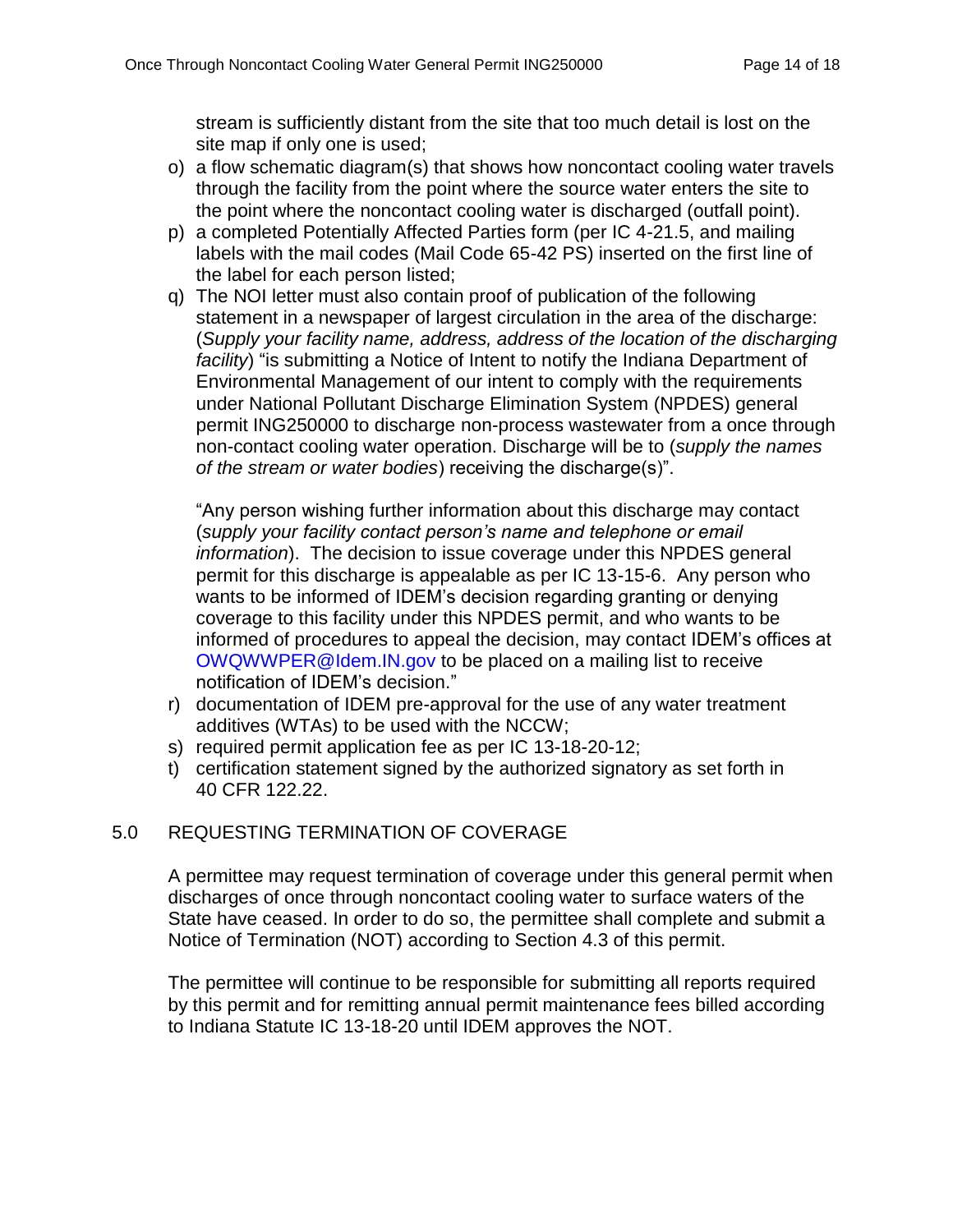## <span id="page-14-0"></span>6.0 ADDITIONAL REQUIREMENTS

<span id="page-14-1"></span>6.1 Standard Conditions for General Permits

The following standard permit conditions are incorporated by reference, as applicable to general permits.

| <b>Standard Conditions</b>                          | <b>Federal Regulatory Cite</b> |
|-----------------------------------------------------|--------------------------------|
| Duty to comply<br>a)                                | 40 CFR 122.41(a)               |
| Duty to reapply<br>þ)                               | 40 CFR 122.41(b)               |
| Need to halt or reduce activity not a defense<br>C) | 40 CFR 122.41(c)               |
| Duty to mitigate<br>d)                              | 40 CFR 122.41(d)               |
| Proper operation and maintenance<br>e)              | 40 CFR 122.41(e)               |
| <b>Permit actions</b>                               | 40 CFR 122.41(f)               |
| <b>Property rights</b><br>g)                        | 40 CFR 122.41(g)               |
| Duty to provide information<br>h)                   | 40 CFR 122.41(h)               |
| Inspection and entry                                | 40 CFR 122.41(i)               |
| Monitoring and records                              | 40 CFR 122.41(i)               |
| Signatory requirements<br>$\mathsf{k}$              | 40 CFR 122.41(k)               |
| <b>Reporting requirements</b><br>I)                 | 40 CFR 122.41(I)               |
| <b>Bypass reporting</b><br>m)                       | 40 CFR 122.41(m)               |
| Upset reporting<br>n)                               | 40 CFR 122.41(n)               |
| Additional reporting requirement for existing<br>O) | 40 CFR 122.42(a)               |
| manufacturing, commercial, mining, and              |                                |
| silvicultural dischargers                           |                                |

#### <span id="page-14-2"></span>6.2 Change of Ownership/Transfer

Coverage under this permit may be transferred in the event that the facility is sold or transferred to a new owner or operator when the following occurs:

- a) the current permittee notifies IDEM at least thirty (30) days in advance of the proposed transfer date.
- b) a written agreement containing a specific date of transfer of permit responsibility and coverage between the current permittee and the transferee (including acknowledgment that the existing permittee is liable for violations up to that date, and the transferee is liable for violations from that date on) is submitted to IDEM.
- c) The transferee certifies in writing to IDEM the intent to operate the facility without making such material and substantial alterations or additions to the facility as would significantly change the nature or quantities of pollutants discharged.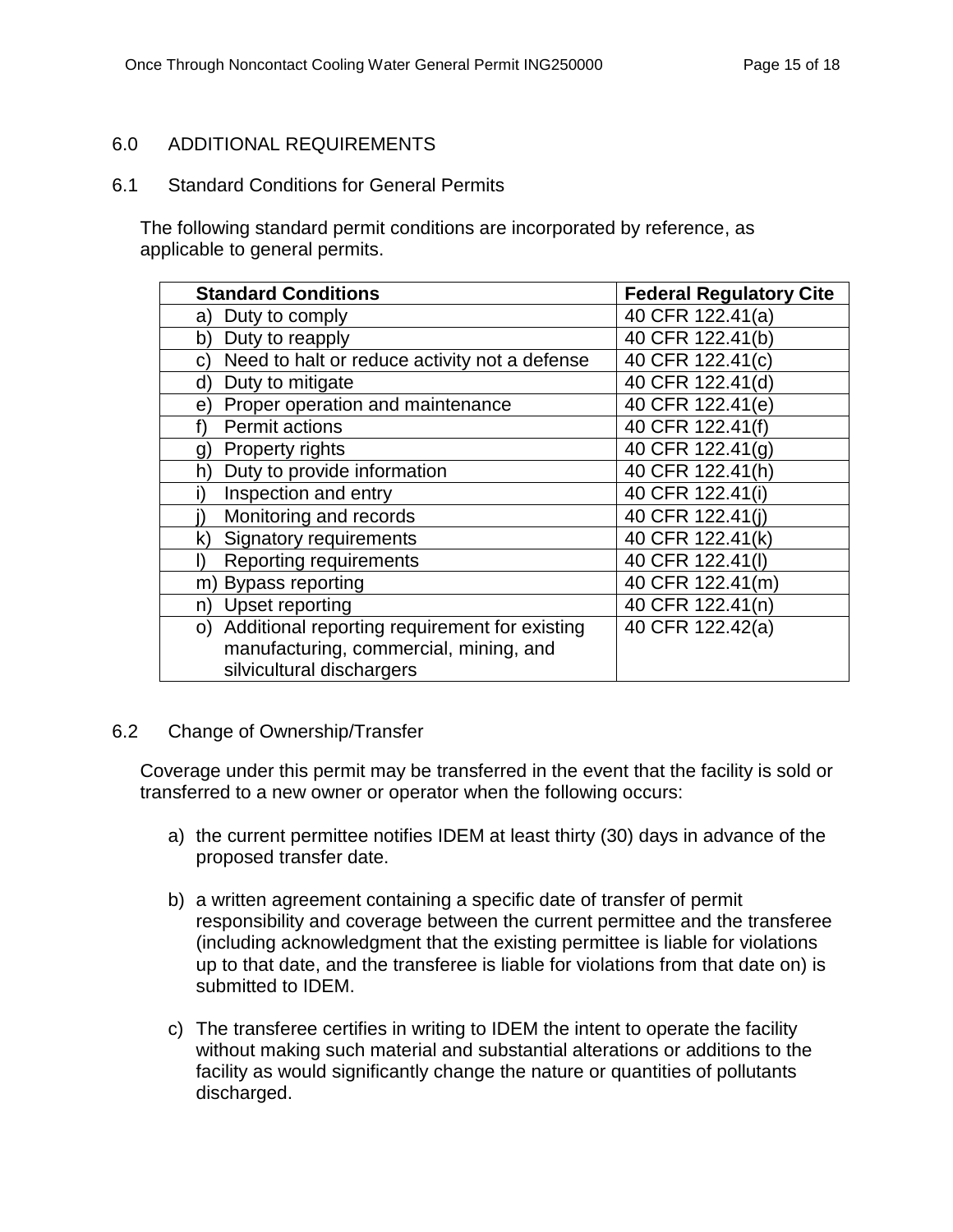- d) In addition to the submittal of the written agreement for transfer the new owner or operator must also submit a new NOI in accordance with the provisions of Section 4.0 of this permit.
- <span id="page-15-0"></span>6.3 Planned Changes in Facility or Discharge

The permittee shall give notice to IDEM no later than thirty (30) days prior to the initiation of any physical alterations or additions to the permitted facility that will or may:

- a) result in a discharge from a point previously not identified in the NOI;
- b) result in the facility meeting one of the criteria for determining whether the facility is a new source as defined in 40 CFR 122.29(b);
- c) change the nature or increase the quantity of pollutants discharged. This notification applies to pollutants which are subject either to effluent limitations in the general permit, or to notification requirements under 40 CFR 122.42(a)(1); or
- d) change the amount or frequency of the discharge.

Changes resulting in the addition (item a above) or deletion of a discharge point will necessitate the submission of a new NOI requesting this amendment, along with the appropriate fee in accordance with IC 13-18-20-12.

## <span id="page-15-1"></span>6.4 Other Information

When the permittee becomes aware of a failure to submit any relevant facts or the submission of incorrect information in a NOI or in any report, the permittee shall promptly submit such facts or corrected information to the Commissioner.

The permittee shall promptly provide to IDEM written notice of any changes to items listed on the NOI. These would include:

a) any changes in contacts or responsible party;

b) any changes to addresses- mailing address or email address- for any contact or responsible party;

c) any changes to telephone numbers for any contact person or responsible party,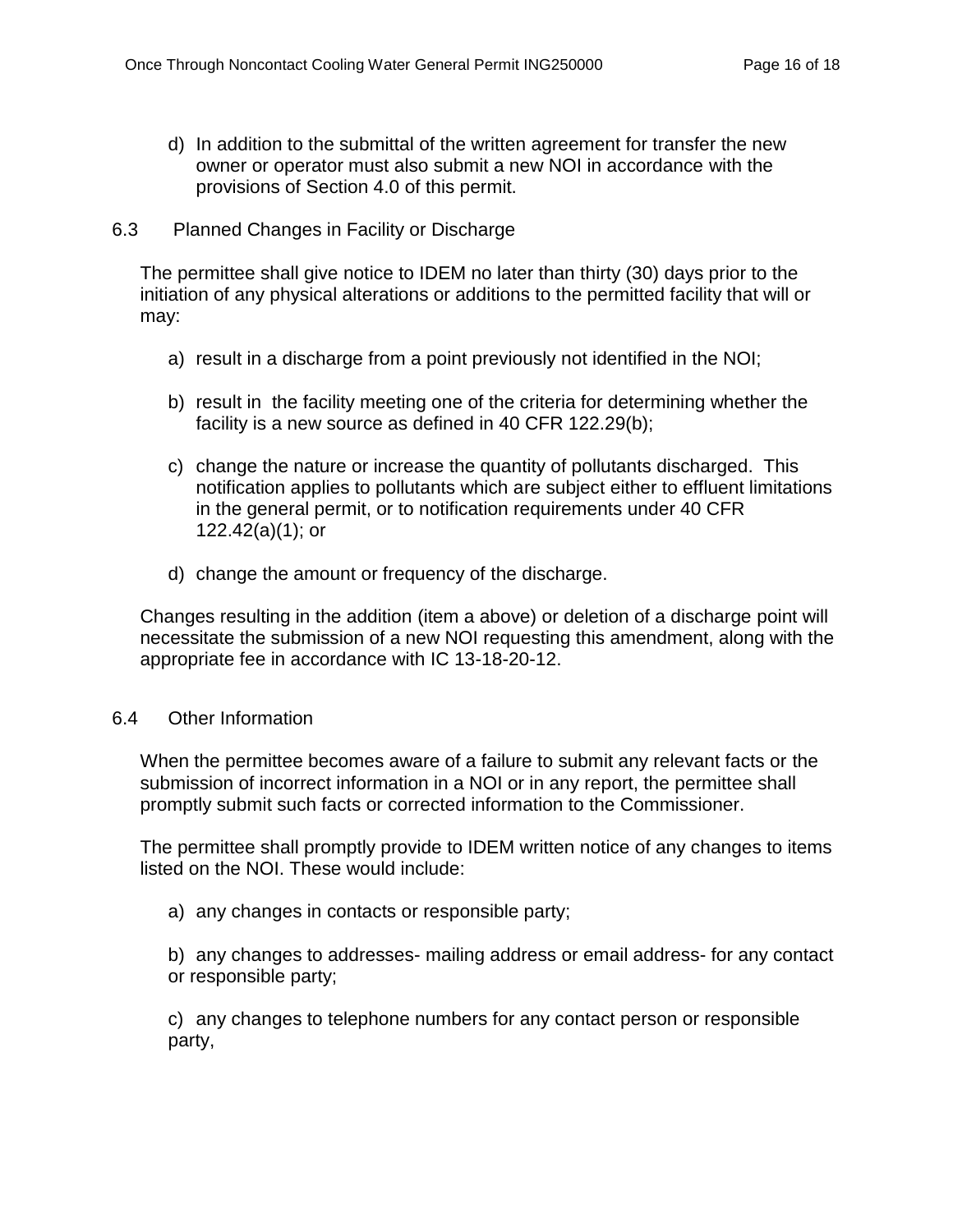d) any changes involving the person or position with delegated signature authority for any forms or reports required by this general permit as set forth in Section 6.1(k) of this general permit.

## <span id="page-16-0"></span>6.5 Effect of Noncompliance

All discharges shall be consistent with the terms and conditions of this general permit. Any noncompliance constitutes a violation of applicable State and Federal laws, the Clean Water Act and IC 13 and is a ground for enforcement action, termination of coverage under the permit, requiring an individual permit, and/or denial of permit coverage renewal.

When IDEM or the U.S. EPA determines that the effluent limitations contained in Sections 2.1 or 2.2 of this general permit are not being met consistently, or that the discharge is causing or contributing to an excursion above any applicable water quality standard, the permittee may be notified by the Commissioner in writing that an individual permit application is necessary.

### <span id="page-16-1"></span>6.6 Reporting Spills and Noncompliance

The permittee must monitor for, identify, and report to IDEM any adverse incidents (including spills and leaks) which reach any surface water of the state. When the permittee observes or is otherwise made aware of any permit noncompliance or any adverse incident that may have resulted from a discharge from the permitted facility, the permittee must notify IDEM by telephone at **(888) 233-7745:**

- a) immediately for bypasses, adverse incidents or noncompliance which pose a significant danger to human health or the environment, and
- b) as soon as possible but within two (2) hours of discovery for any bypasses, adverse incidents, or noncompliance resulting in death or acute injury or illness to animals or humans (see "Spill Response and Reporting Requirements" in 327 IAC 2-6.1).

The permittee shall report any noncompliance and other information that is subject to the reporting requirements of 40 CFR 122.41(l)-(m) and 40 CFR 122.42(a) of this general permit within 24 hours of the person becoming aware of the permit noncompliance if it does not meet either of the conditions listed above. The permittee shall make the oral reports to IDEM by calling (317) 232-8670 during regular business hours or by calling (317) 233-7745 ((888) 233-7745 toll free in Indiana) during non-business hours. Written reports shall be submitted to IDEM within 5 days of the time the permittee becomes aware of the circumstances and may be submitted by U.S. Mail, by hand delivery, or via fax. The written submission shall contain a description of the noncompliance and its cause; the period of noncompliance, including exact dates and times, and, if the noncompliance has not been corrected, the anticipated time it is expected to continue; and steps taken or